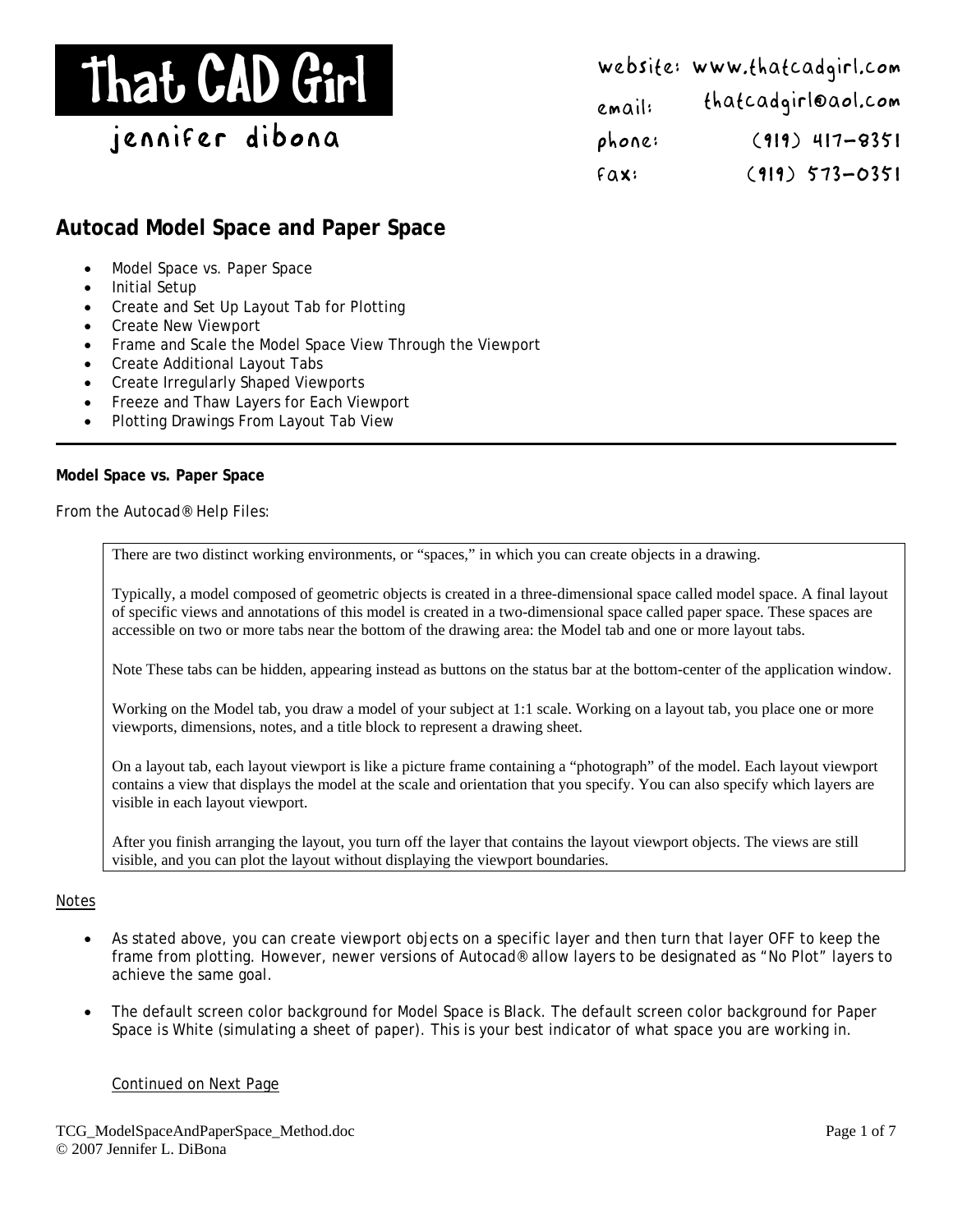**Model Space vs. Paper Space (Continued)** 

• Additionally, the UCS Icon in the bottom left corner of the drawing area or viewport indicates the current space and orientation. If the Icon is not visible, type the command UCSICON at the command line and turn it ON.





UCS Icon in Model Space UCS Icon in Paper Space

The third way to confirm which space you are currently working in is the Status Bar at the bottom of the Autocad screen.



## **Initial Setup**

When first working with Paper Space and viewports, setting the Display Options shown below seems to reduce confusion and does not take away any of the functionality of Layouts.

- 1. Right click in the command line and select Options.
- 2. Go to the Display tab and UNcheck everything except for "Display Layout and Model tabs" in the "Layout Elements" section of the box.

| <b>S</b> Options                                                                                                               |                                                                                                                                                          |
|--------------------------------------------------------------------------------------------------------------------------------|----------------------------------------------------------------------------------------------------------------------------------------------------------|
| MapLandDementDesktop<br>Current profile:                                                                                       | Current drawing:<br>Drawing1.dwg<br><b>IF</b>                                                                                                            |
| Display<br>Open and Save Plot and Publish<br>System <sup>1</sup><br>Files                                                      | User Preferences   Drafting   Selection   Profiles   AEC Er                                                                                              |
| <b>Window Elements</b><br>Display scroll bars in drawing window<br>Display screen menu<br>Use large buttons for Toolbars       | Display resolution<br>2000<br>Arc and circle smoothness<br>T÷.<br>8<br>圈<br>Segments in a polyline curve                                                 |
| Show ToolTips<br>Show shortcut keys in ToolTips<br>Colors<br>Fonts                                                             | 0.5<br>圈<br>Rendered object smoothness<br>ஈ<br>4<br>Contour lines per surface                                                                            |
| Lavout elements<br>Display Layout and Model tabs<br>Display printable area<br>Display paper background<br>Display paper shadow | Display performance<br>Pan and zoom with raster & OLE<br>Highlight raster image frame only<br>□ Apply solid fill<br>lea<br>Show text boundary frame only |
| Show Page Setup Manager for new layouts<br>Create viewport in new layouts                                                      | Show silhouettes in wireframe                                                                                                                            |
| Crosshair size<br>100                                                                                                          | Reference Edit fading intensity<br>50                                                                                                                    |
|                                                                                                                                | OK<br>Cancel<br>Help<br>Apply                                                                                                                            |

3. Then select the "Colors" button in the "Window Elements" section of the box to open the "Drawing Window Colors" dialog box.

# Continued on Next Page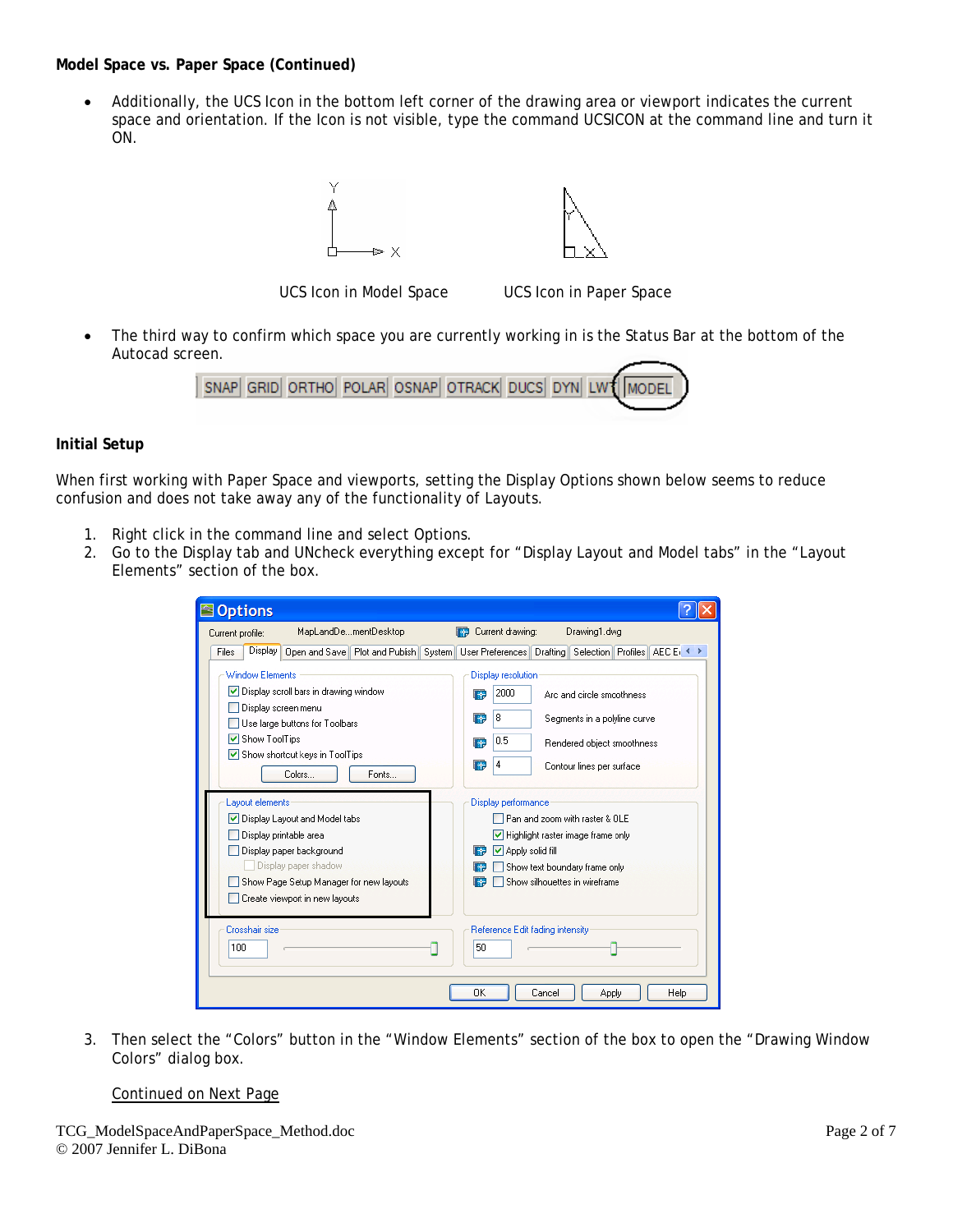# **Initial Setup (Continued)**

4. In the "Context" list, select "Sheet/Layout" and then select "Black" from the "Color" list.



Note: Setting the color of the Sheet/Layout background to Black is completely optional. If you typically work with a black background in Model Space, it will probably be more comfortable for you to also set the Sheet/Layout background to Black. However, keeping the Sheet/Layout background White does present another visual indicator that you are working in Paper Space.

#### **Create and Set Up Layout Tab for Plotting**

- 1. Left click on one of the "Layout" tabs at the bottom of the drawing screen to make it current.
- 2. Rename the Layout by right-clicking on the tab and selecting "Rename" command and typing in the new name.
- 3. Insert your standard title block into the Layout drawing area by using the standard INSERT> BLOCK command.

Note: While in Paper Space, one unit represents the distance on a sheet of paper. For English units, these measurements will be in Inches. For instance, a 24"x36" title block will measure exactly 24 units x 36 units in layout view/paper space – regardless of the plotted scale of the drawing.

- 4. Create a new layer for your viewport. This layer should be reserved for viewport entities as this layer will either be turned OFF or set to No Plot. If using the National CAD Standard, the layer G-NPLT is meant for nonplotting layers.
- 5. Set this layer current.

#### **Create Viewports**

- 1. Create a new viewport by issuing the MVIEW command with the Fit option. This is most easily done by typing in "MV" at the command line. The default option (Fit) prompts you to pick two opposite corners of the viewport window.
- 2. When the viewport is opened, the view of Model Space is Zoomed to the Extents. If you don't see anything in the viewport it could be that you have stray entities in your Model Space so that, when Zoomed to Extents, everything is very small and at the edges of the drawing area.

Note: You can create an unlimited number of viewports in any drawing or Layout tab – but only 64 viewports can be Active at one time per layout. Model Space entities are visible only through Active viewports. Viewports are Active if they are turned ON through the Object Properties task pane or by using the MVIEW command.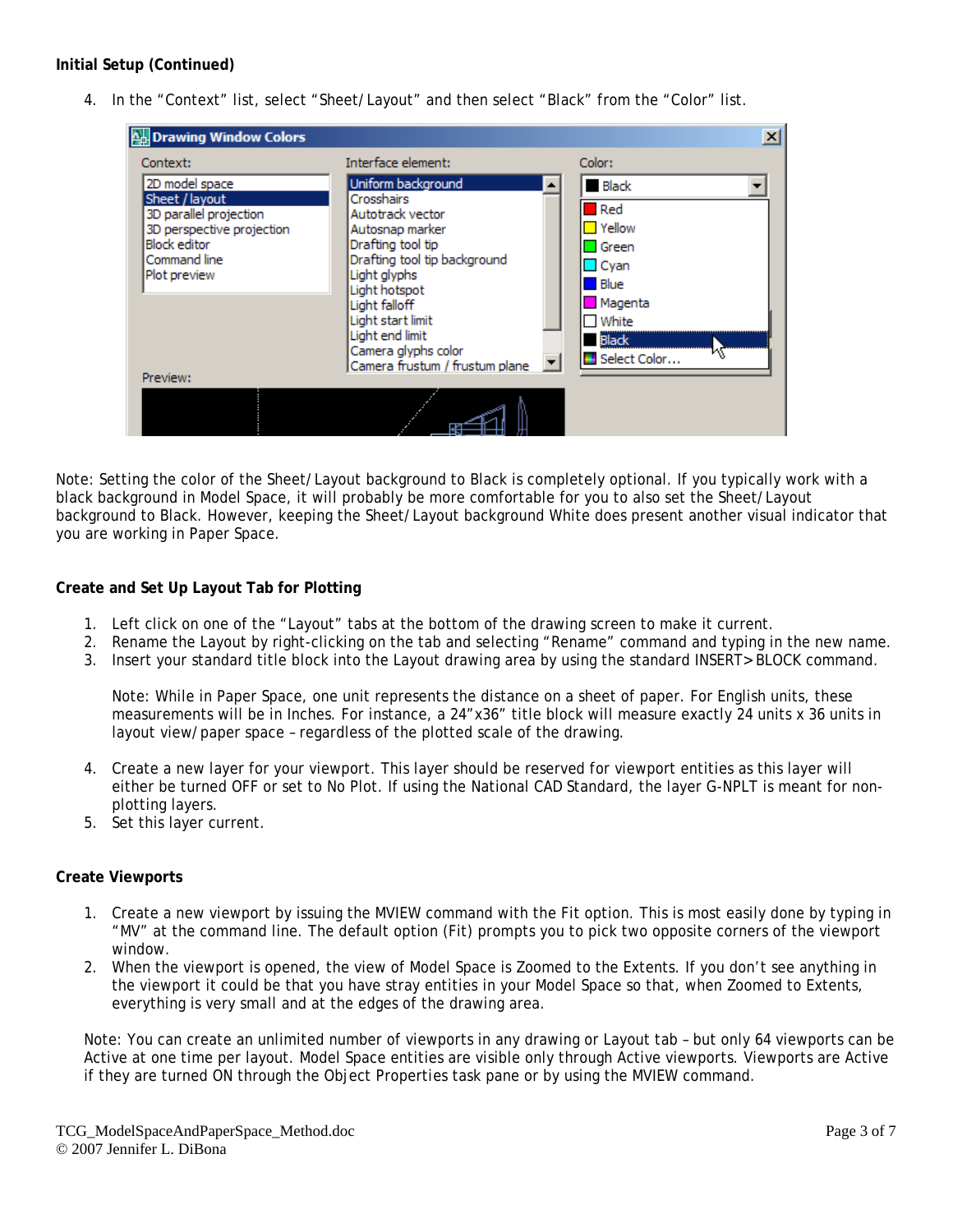# **Frame and Scale the Model Space View Through the Viewport**

- 1. Left click on the Layout tab you wish to make current.
- 2. Double click inside the viewport to make it current. Once you've done this, you should see "MODEL" on the status bar indicating that you are working in Model Space. Because your "Layout" tab is still current, you are now working "in Model Space through Paper Space".



# Note

While working in Model Space through Paper Space, you will also notice:

- a. The viewport frame has become bold,
- b. You have crosshairs inside the viewport, but not outside,
- c. You can not select the viewport frame and
- d. You can not work on areas outside the viewport for instance, inside a command, your left mouse and any Zoom or Pan functions only work inside the viewport.
- 3. Use your Zoom and Pan commands or your mouse scroll wheel to center and frame out the area of Model Space you wish to be the focal point of this drawing. The final plot scale of the drawing does not matter at this time.
- 4. Set the viewport scale by:
	- a. Double-clicking outside the viewport to set paper space current
	- b. Left click ONCE on the viewport frame to select the viewport object and then right-click and select Properties from the shortcut menu to open the Properties task pane
	- c. In the Properties task pane, under the Misc heading, select the drop-down next to "Standard Scale" and select the desired scale for the viewport.

| Viewport                                                                               | 图<br>$\mathbb{R}$                                                                                                                       |  |
|----------------------------------------------------------------------------------------|-----------------------------------------------------------------------------------------------------------------------------------------|--|
| General                                                                                |                                                                                                                                         |  |
| Color                                                                                  | <b>ByLayer</b><br>ı                                                                                                                     |  |
| Layer                                                                                  | 0                                                                                                                                       |  |
| Linetype                                                                               | - ByLayer                                                                                                                               |  |
| Linetype scale                                                                         | 1.00                                                                                                                                    |  |
| Plot style                                                                             | <b>ByColor</b>                                                                                                                          |  |
| Lineweight                                                                             | ByLayer                                                                                                                                 |  |
| Hyperlink                                                                              |                                                                                                                                         |  |
| Geometry                                                                               |                                                                                                                                         |  |
| Center X                                                                               | 4.56                                                                                                                                    |  |
| Center <sub>Y</sub>                                                                    | 2.84                                                                                                                                    |  |
| Center <sub>7</sub>                                                                    | 0.00                                                                                                                                    |  |
| Height                                                                                 | 4.24                                                                                                                                    |  |
| Width                                                                                  | 6.20                                                                                                                                    |  |
| Misc                                                                                   |                                                                                                                                         |  |
| On                                                                                     | No                                                                                                                                      |  |
| Clipped                                                                                | <b>No</b>                                                                                                                               |  |
| Display locked                                                                         | No                                                                                                                                      |  |
| Standard scale                                                                         | $1" = 100'$                                                                                                                             |  |
| Custom scale<br>UCS per viewport<br>Visual style<br>Shade plot<br>Linked to Sheet View | Scale to fit<br>Custom<br>$1" = 1"$<br>$1" = 1'$<br>$1" = 10'$<br>$1" = 20"$<br>$1" = 30'$<br>$1" = 40'$<br>$= 50'$<br>1"<br>$1" = 60'$ |  |

Continued on Next Page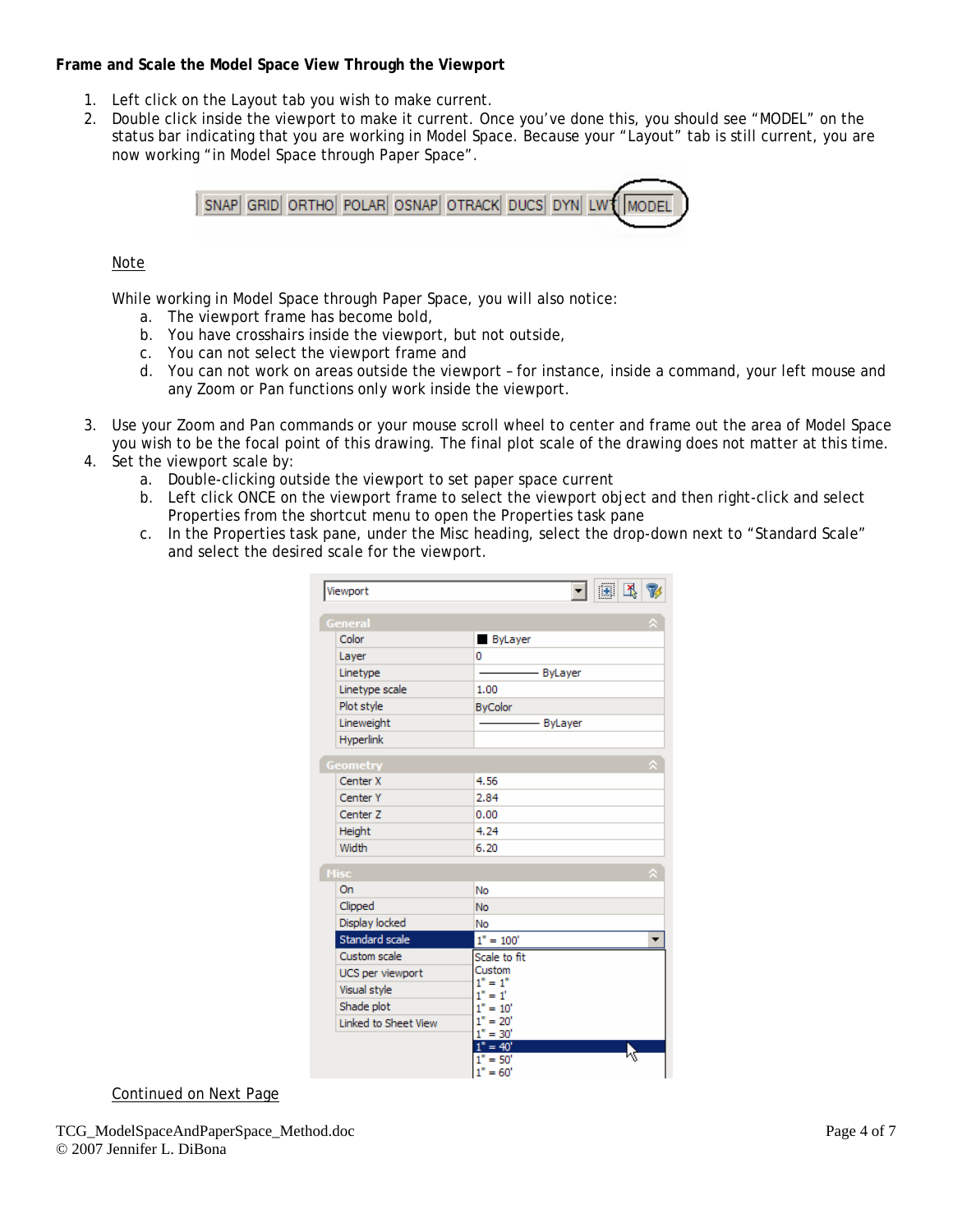# **Frame and Scale the Model Space View Through the Viewport (Continued)**

- 5. If the view is framed as desired, left click once on the viewport frame to select the viewport entity and then right click, pick "Display Locked" from the shortcut menu and select "Yes". This will keep you from accidentally changing the scale of the drawing in the viewport. The "Display Locked" setting can also be changed in the Properties task pane.
- 6. Once created, viewports can be moved, copied, scaled and grip-edited to change the viewport size or location.

Note: The DVIEW or UCS commands can be used to change the view orientation of each viewport. The viewport "Display Locked" property must be turned OFF before this can be changed.

#### **Create Irregularly Shaped Viewports**

By default, the MVIEW command creates a rectangular-shaped viewport. While a viewport can not have a shape other than a rectangle, Autocad® allows us to mask the viewport using with polylines, circles or other shapes to give the impression of an irregularly shaped viewport.

There are two ways to create an irregularly shaped viewport.

- 1. Create a rectangle shaped viewport using the MVIEW> Fit method outlined in a previous section.
- 2. Draw a circle or closed polyline on top of the viewport outlining the area to be visible.
- 3. Type VPCLIP at the command line and follow the prompts.

Or

- 1. Use the MVIEW command with the Polygonal option.
- 2. Select the vertices of a polygon outlining the area to create a viewport.

Using either method results in having two entities creating the viewport: 1 viewport entity and 1 polyline or circle masking the unwanted areas of the viewport. Although it's only one entity, selecting a polyline or circle that is masking the viewport and opening the Properties task pane shows this:

| Linetype       | ByLayer        |
|----------------|----------------|
| Linetype scale | 1.00           |
| Plot style     | <b>ByColor</b> |
| Lineweight     | ByLayer        |
| Hyperlink      |                |
|                |                |

To access the viewport properties such as "Standard Scale" and "Display Locked", you must first select the viewport entity from the Properties drop-down.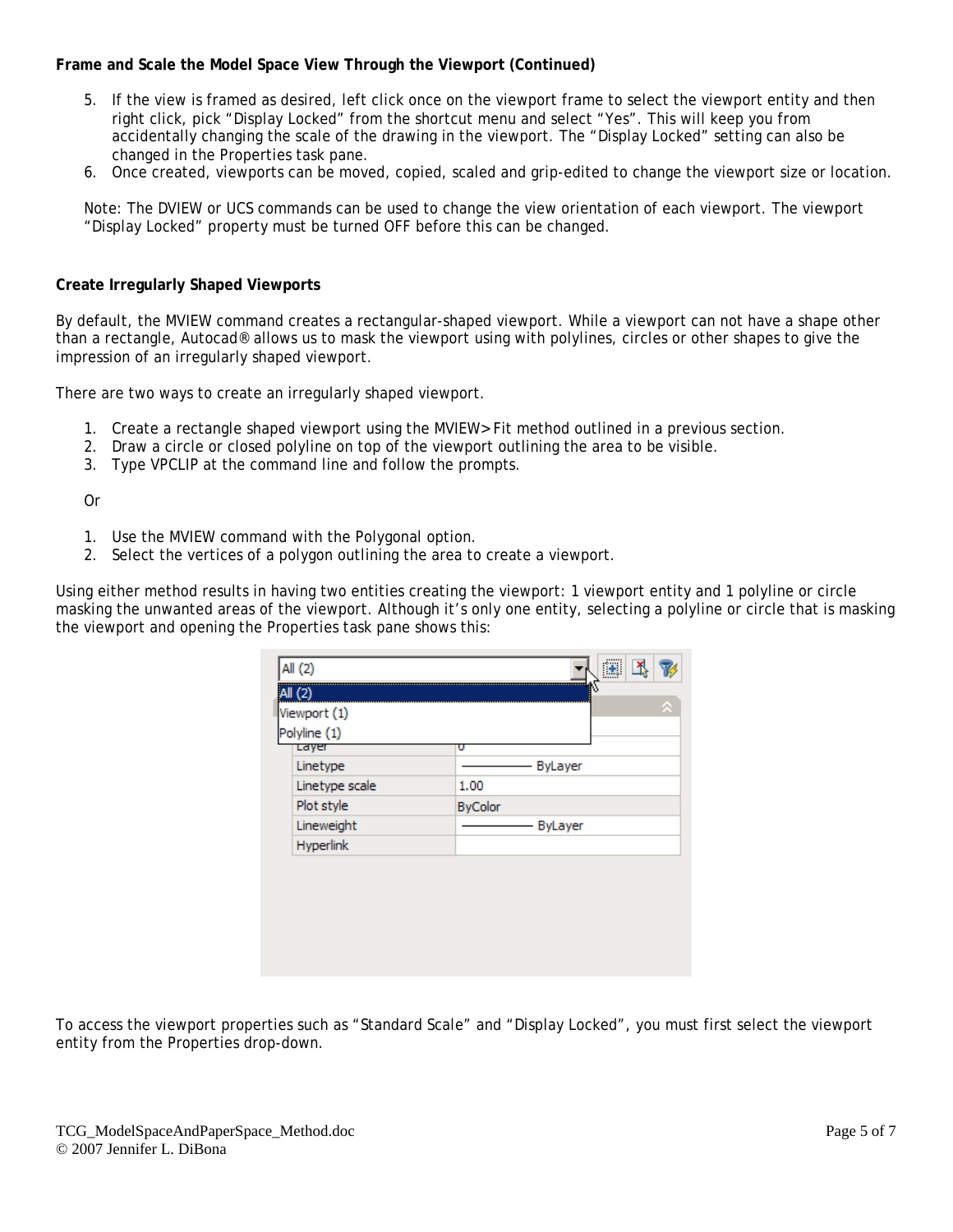# **Freeze and Thaw Layers for Each Viewport**

From the Layer pull-down bar:

| $\blacksquare$ 0<br><b>START START</b> |  |
|----------------------------------------|--|
|                                        |  |
| Layer1                                 |  |
| Layer <sub>2</sub>                     |  |
| Layer <sub>3</sub>                     |  |
| Layer4                                 |  |
| Layer <sub>5</sub>                     |  |
|                                        |  |

- The first two columns of icons next to each layer name will affect visibility of the layer in Model Space and ALL viewports.
- The third column controls layers several different ways depending on the tab and space you are working in.
	- o When working in the Model tab, this column is not accessible at all.
	- o When working in a Layout tab in Paper Space, this column of icons controls visibility of entities drawn in paper space.
	- o When working inside a Model Space viewport while in a Layout tab, this column of icons controls visibility of Model Space entities in the current viewport.

To freeze and thaw layers for each viewport:

- 1. Double-click in side a viewport to set it current.
- 2. Freezing or Thawing layers in a viewport can be done several different ways,
	- a. Using the layer pull-down box (shown above), left-click on the  $3^{rd}$  column of icons to show a sun to make a layer visible (Thaw) or to show a snowflake  $\frac{1}{\sqrt{2}}$  to make it invisible (Freeze).
	- b. Use the Express Tools> Layers> Freeze toolbar icon in pre-2007 Autocad®.



c. Use the Freeze toolbar icon from the Layers II toolbar in 2007+ Autocad®.

| $\ $ is the set of $\ $ is the set of $\ $ |  |
|--------------------------------------------|--|
|--------------------------------------------|--|

3. When you are finished freezing and thawing layers in the viewport, double-click outside the viewport to set paper space current.

#### **Create Additional Layout Views/Tabs**

Once a layout tab has been set up for your project, you may wish to make additional copies of the layout tab and its set up. For instance, if you create a layout tab for plotting a Site Plan, you might make a copy of the layout to be used as a Grading Plan since the only difference is the layers visible in each.

- 1. Right-click on the layout tab that you want to use to create additional layouts and select "Move or Copy".
- 2. In the list of layouts, select the layout you want the new copy to be sorted IN FRONT OF.
- 3. Place a check in the box next to "Create Copy" and pick OK.
- 4. The new layout will be named the same as the original but will have a  $\ell(2)$ " behind it.
- 5. If the original layout contained viewports, the new copied layout will contain copies of the viewports. However, the new copied viewport will be turned OFF (Inactive). Left click once on the viewport frame to select the viewport, right-click and pick "Display Viewport Objects" and set to "Yes" to make the viewport Active.